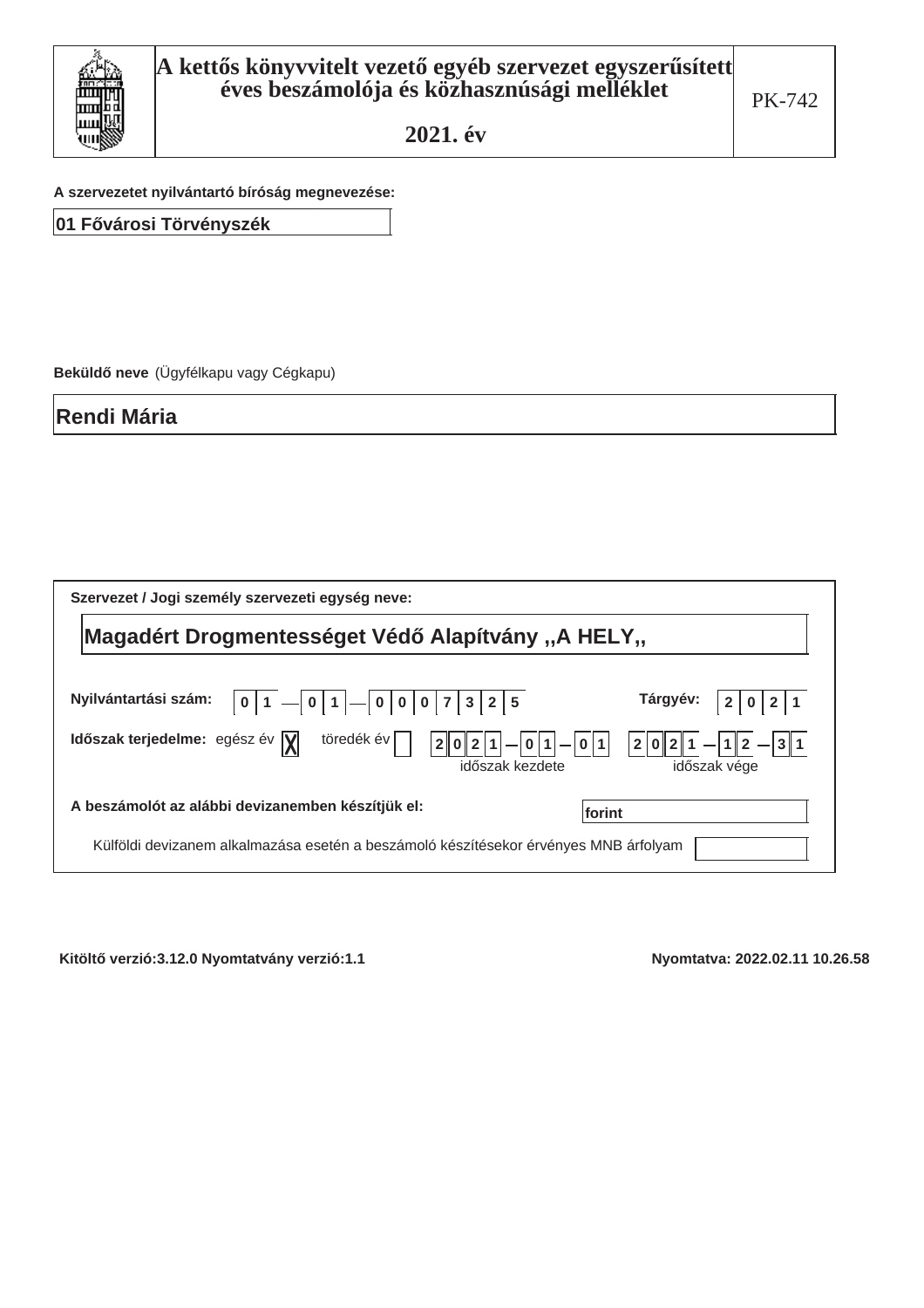|                         | A kettős könyvvitelt vezető egyéb szervezet egyszerűsített<br>éves beszámolója és közhasznúsági melléklet<br>2021. év   | PK-742                                                |
|-------------------------|-------------------------------------------------------------------------------------------------------------------------|-------------------------------------------------------|
|                         | A szervezetet nyilvántartó bíróság megnevezése:                                                                         | Tárgyév:                                              |
| 01 Fővárosi Törvényszék |                                                                                                                         | $\overline{2}$<br>0<br>2 <sub>1</sub><br>$\mathbf{1}$ |
|                         | töredék év<br>Időszak terjedelme: egész év $ \chi $<br>$2 0 2 1  -  0 1  -  0 1 $ $ 2 0 2 1  -  1 2$<br>időszak kezdete | 3 1<br>időszak vége                                   |
|                         | Válassza ki, hogy a beszámoló (és közhasznúsági melléklet) az alábbiak közül melyikre vonatkozik!                       |                                                       |
| a. Szervezet            |                                                                                                                         | X                                                     |
|                         | b. Jogi személy szervezeti egység (származtatott jogi személy)                                                          |                                                       |
| <b>Szervezet neve:</b>  |                                                                                                                         |                                                       |
|                         | Magadért Drogmentességet Védő Alapítvány "A HELY"                                                                       |                                                       |
| Szervezet székhelye:    |                                                                                                                         |                                                       |
| Irányítószám:           | Település:<br>$\mathbf{1}$<br>0 6 7<br><b>Budapest</b>                                                                  |                                                       |
| Közterület neve:        | Közterület jellege:<br>Eötvös<br>lutca                                                                                  |                                                       |
| Házszám:                | Lépcsőház:<br>Emelet:<br>Ajtó:<br>19                                                                                    |                                                       |
|                         | Jogi személy szervezeti egység neve:                                                                                    |                                                       |
|                         | Jogi személy szervezeti egység székhelye:                                                                               |                                                       |
| Irányítószám:           | Település:                                                                                                              |                                                       |
| Közterület neve:        | Közterület jellege:                                                                                                     |                                                       |
| Házszám:                | Lépcsőház:<br>Emelet:<br>Ajtó:                                                                                          |                                                       |
| Nyilvántartási szám:    | $0 1 $ $ 0 1 $ $ 0 0 0 7 3 2 5$                                                                                         |                                                       |
| Ügyszám:                | $1200$ $ P k$ $60989$ $ 19998$                                                                                          |                                                       |
|                         | Szervezet / Jogi személy szervezeti egység adószáma:<br>$18164433-1-42$                                                 |                                                       |
|                         | Szervezet / Jogi személy szervezeti egység<br>képviselőjének neve:<br><b>Rendi Mária</b>                                |                                                       |
| Képviselő aláírása:     |                                                                                                                         |                                                       |
| Keltezés:               |                                                                                                                         |                                                       |
| <b>Budapest</b>         | $2 0 2 2 - 0 2 - 0 9$                                                                                                   |                                                       |
|                         | Kitöltő verzió:3.12.0 Nyomtatvány verzió:1.1<br>Nyomtatva: 2022.02.11 10.26.58                                          |                                                       |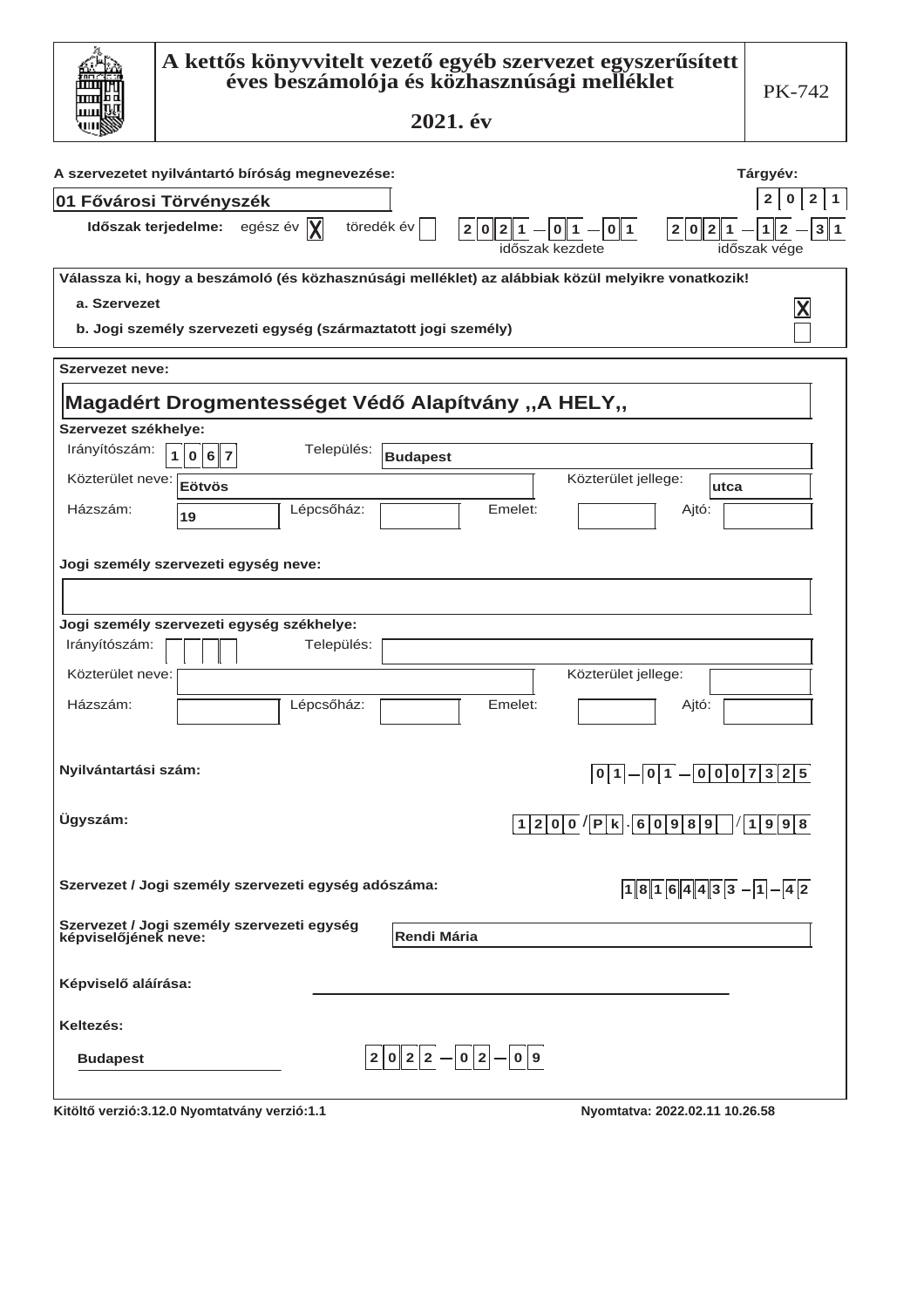

Szervezet / Jogi személy szervezeti egység neve:

### **Magadért Drogmentességet Védő Alapítvány "A HELY"**

|    | Az egyszerűsített éves beszámoló mérlege                              |             |                          |         |  |
|----|-----------------------------------------------------------------------|-------------|--------------------------|---------|--|
|    |                                                                       | Előző év    | Előző év<br>helyesbítése | Tárgyév |  |
|    | ESZKÖZÖK (AKTÍVÁK)                                                    |             |                          |         |  |
| A. | Befektetett eszközök                                                  | $\bf{0}$    |                          | 0       |  |
|    | I. Immateriális javak                                                 |             |                          |         |  |
|    | II. Tárgyi eszközök                                                   | $\mathbf 0$ |                          | 0       |  |
|    | III. Befektetett pénzügyi eszközök                                    |             |                          |         |  |
| В. | Forgóeszközök                                                         | 9 7 1 2     |                          | 10 149  |  |
|    | I. Készletek                                                          |             |                          |         |  |
|    | II. Követelések                                                       | 1 2 2 1     |                          | 436     |  |
|    | III. Értékpapírok                                                     |             |                          |         |  |
|    | IV. Pénzeszközök                                                      | 8 4 9 1     |                          | 9713    |  |
| C. | Aktív időbeli elhatárolások                                           |             |                          |         |  |
|    | ESZKÖZÖK ÖSSZESEN                                                     | 9 7 1 2     |                          | 10 149  |  |
|    | FORRÁSOK (PASSZÍVÁK)                                                  |             |                          |         |  |
| D. | Saját tőke                                                            | 9703        |                          | 10 146  |  |
|    | I. Induló tőke/jegyzett tőke                                          | 100         |                          | 100     |  |
|    | II. Tőkeváltozás/eredmény                                             | 8705        |                          | 8829    |  |
|    | III. Lekötött tartalék                                                |             |                          |         |  |
|    | IV. Értékelési tartalék                                               |             |                          |         |  |
|    | V. Tárgyévi eredmény alaptevékenységből<br>(közhasznú tevékenységből) | 898         |                          | 1 2 1 7 |  |
|    | VI. Tárgyévi eredmény vállalkozási tevékenységből                     |             |                          |         |  |
| Е. | Céltartalékok                                                         |             |                          |         |  |
| F. | Kötelezettségek                                                       | 9           |                          | 3       |  |
|    | I. Hátrasorolt kötelezettségek                                        |             |                          |         |  |
|    | II. Hosszú lejáratú kötelezettségek                                   |             |                          |         |  |
|    | III. Rövid lejáratú kötelezettségek                                   | 9           |                          | 3       |  |
| G. | Passzív időbeli elhatárolások                                         |             |                          |         |  |
|    | FORRÁSOK ÖSSZESEN                                                     | 9 7 1 2     |                          | 10 149  |  |

Kitöltő verzió:3.12.0 Nyomtatvány verzió:1.1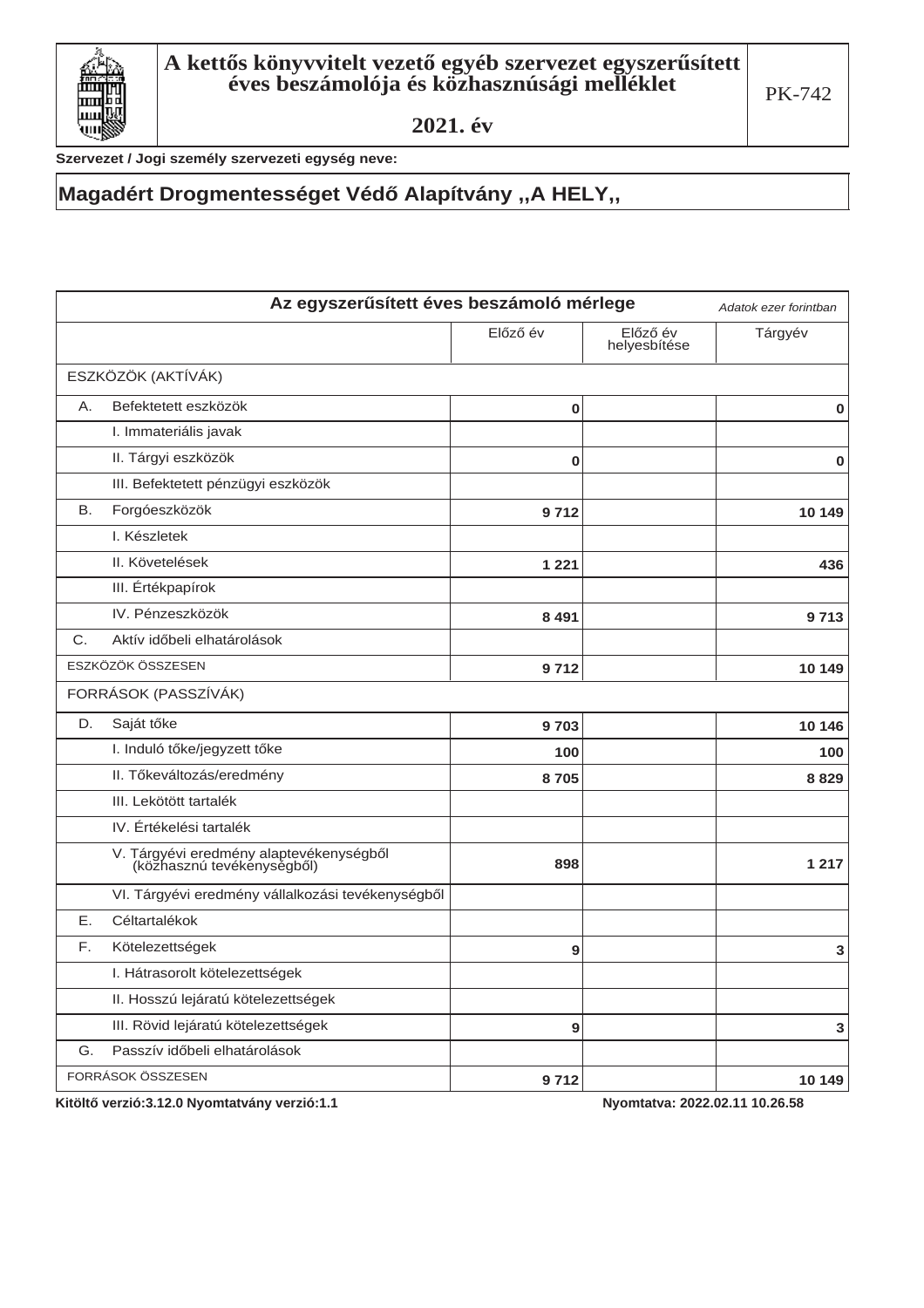

Szervezet / Jogi személy szervezeti egység neve:

# **Magadért Drogmentességet Védő Alapítvány "A HELY"**

| Az egyszerűsített éves beszámoló eredménykimutatása<br>Adatok ezer forintban |                 |                          |                          |          |                          |         |          |                          |             |
|------------------------------------------------------------------------------|-----------------|--------------------------|--------------------------|----------|--------------------------|---------|----------|--------------------------|-------------|
|                                                                              | Alaptevékenység |                          | Vállalkozási tevékenység |          | Összesen                 |         |          |                          |             |
|                                                                              | előző év        | előző év<br>helyesbítése | tárgyév                  | előző év | előző év<br>helyesbítése | tárgyév | előző év | előző év<br>helyesbítése | tárgyév     |
| 1. Értékesítés nettó árbevétele                                              |                 |                          |                          |          |                          |         |          |                          |             |
| 2. Aktivált saját teljesítmények<br>értéke                                   | $\bf{0}$        |                          |                          |          |                          |         | 0        |                          |             |
| 3. Egyéb bevételek                                                           | 6746            |                          | 8 2 1 6                  |          |                          |         | 6746     |                          | 8 2 1 6     |
| ebből:                                                                       |                 |                          |                          |          |                          |         |          |                          |             |
| - tagdíj                                                                     |                 |                          |                          |          |                          |         |          |                          |             |
| - alapítótól kapott befizetés                                                |                 |                          |                          |          |                          |         |          |                          |             |
| - támogatások                                                                | 5 5 0 7         |                          | 5 6 5 9                  |          |                          |         | 5 5 0 7  |                          | 5 6 5 9     |
| ebből: adományok                                                             | 2 7 4 5         |                          | 3 1 8 0                  |          |                          |         | 2 7 4 5  |                          | 3 1 8 0     |
| 4. Pénzügyi műveletek<br>bevételei                                           |                 |                          |                          |          |                          |         |          |                          |             |
| A. Összes bevétel (1+-2+3+4)                                                 | 6746            |                          | 8 2 1 6                  |          |                          |         | 6746     |                          | 8 2 1 6     |
| ebből: közhasznú tevékenység<br>bevételei                                    | 340             |                          | 360                      |          |                          |         | 340      |                          | 360         |
| 5. Anyagjellegű ráfordítások                                                 | 4695            |                          | 5 2 6 5                  |          |                          |         | 4695     |                          | 5 2 6 5     |
| 6. Személyi jellegű ráfordítások                                             | 1 1 5 3         |                          | 1682                     |          |                          |         | 1 1 5 3  |                          | 1682        |
| ebből: vezető tisztségviselők<br>juttatásai                                  |                 |                          |                          |          |                          |         |          |                          |             |
| 7. Értékcsökkenési leírás                                                    | 0               |                          | $\bf{0}$                 |          |                          |         | 0        |                          | $\mathbf 0$ |
| 8. Egyéb ráfordítások                                                        | 0               |                          | 52                       |          |                          |         | 0        |                          | 52          |
| 9. Pénzügyi műveletek<br>ráfordításai                                        |                 |                          |                          |          |                          |         |          |                          |             |
| B. Összes ráfordítás<br>$(5+6+7+8+9)$                                        | 5848            |                          | 6999                     |          |                          |         | 5848     |                          | 6999        |
| ebből: közhasznú tevékenység<br>ráfordításai                                 | 4 3 1 1         |                          | 4540                     |          |                          |         | 4 3 1 1  |                          | 4 5 4 0     |
| C. Adózás előtti eredmény<br>$(A-B)$                                         | 898             |                          | 1 2 1 7                  |          |                          |         | 898      |                          | 1217        |
| 10. Adófizetési kötelezettség                                                |                 |                          |                          |          |                          |         |          |                          |             |
| D. Tárgyévi eredmény (C-10)                                                  | 898             |                          | 1 2 1 7                  |          |                          |         | 898      |                          | 1 2 1 7     |

Kitöltő verzió:3.12.0 Nyomtatvány verzió:1.1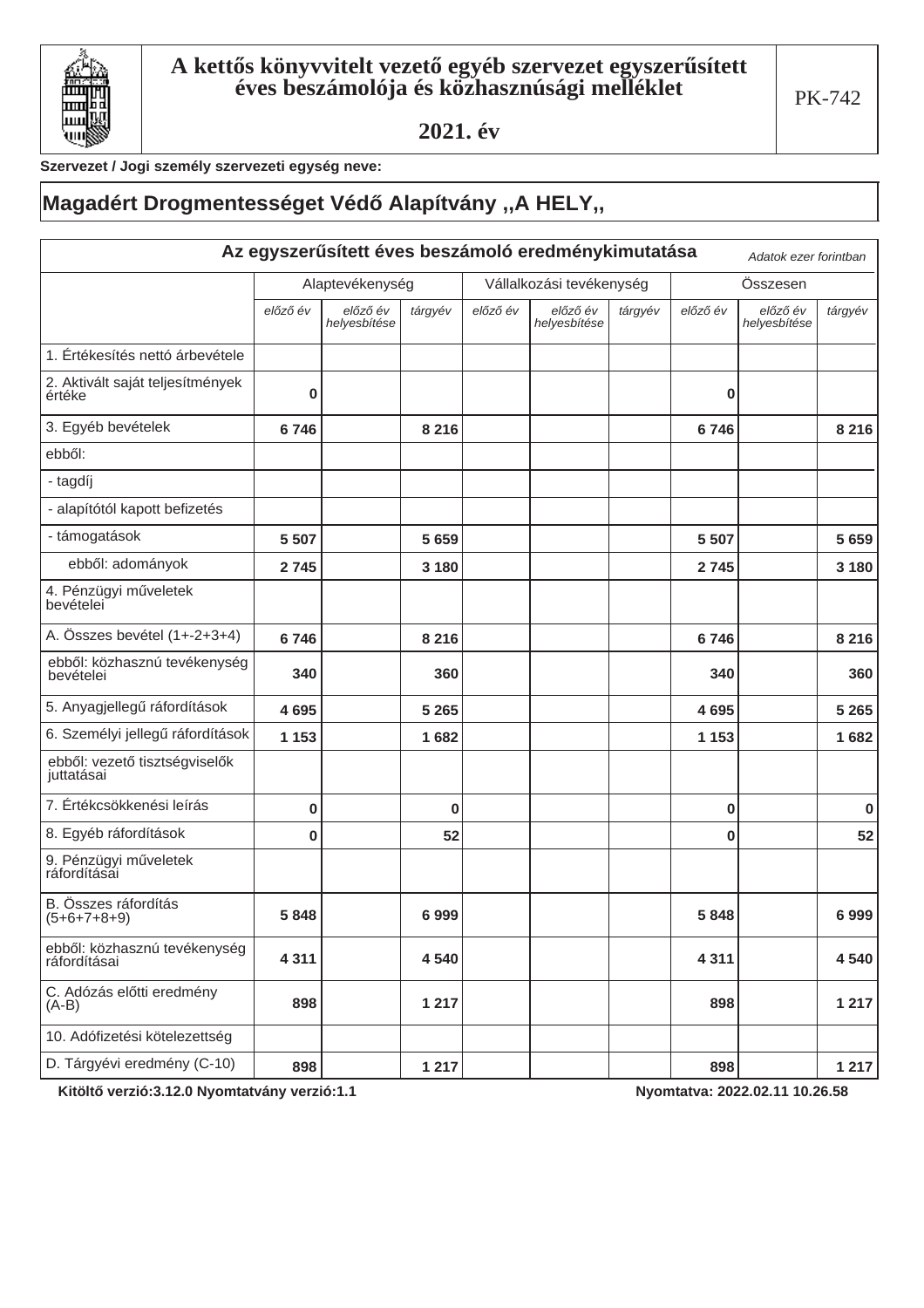

#### Szervezet / Jogi személy szervezeti egység neve:

#### Magadért Drogmentességet Védő Alapítvány "A HELY" Az egyszerűsített éves beszámoló eredménykimutatása 2. Adatok ezer forintban Alaptevékenység Vállalkozási tevékenység Összesen előző év előző év előző év előző év előző év tárgyév előző év tárgyév tárgyév helyesbítése helyesbítése helyesbítése Tájékoztató adatok A. Központi költségvetési 896 1388 896 támogatás 1 3 8 8 ebből: 896 1388 896 1388 - normatív támogatás B. Helyi önkormányzati költségvetési támogatás ebből: - normatív támogatás C. Az Európai Unió strukturális alapjaiból, illetve a Kohéziós Alapból nyújtott támogatás D. Az Európai Unió költség-<br>vetéséből vagy más államtól, nemzetközi szervezettől származó támogatás E. A személyi jövedelemadó meghatározott részének az adózó rendelkezése szerinti fel-<br>használásáról szóló 1996. évi 758 787 758 787 CXXVI.törvény alapján átutalt összeg F. Közszolgáltatási bevétel 340 360 340 360 G. Adományok 2 7 4 5 2 4 7 9 2 7 4 5 2 4 7 9

| Könyvvizsgálói záradék                            |      |     |
|---------------------------------------------------|------|-----|
| Az adatok könyvvizsgálattal alá vannak támasztva. | laer | Nem |

Kitöltő verzió:3.12.0 Nyomtatvány verzió:1.1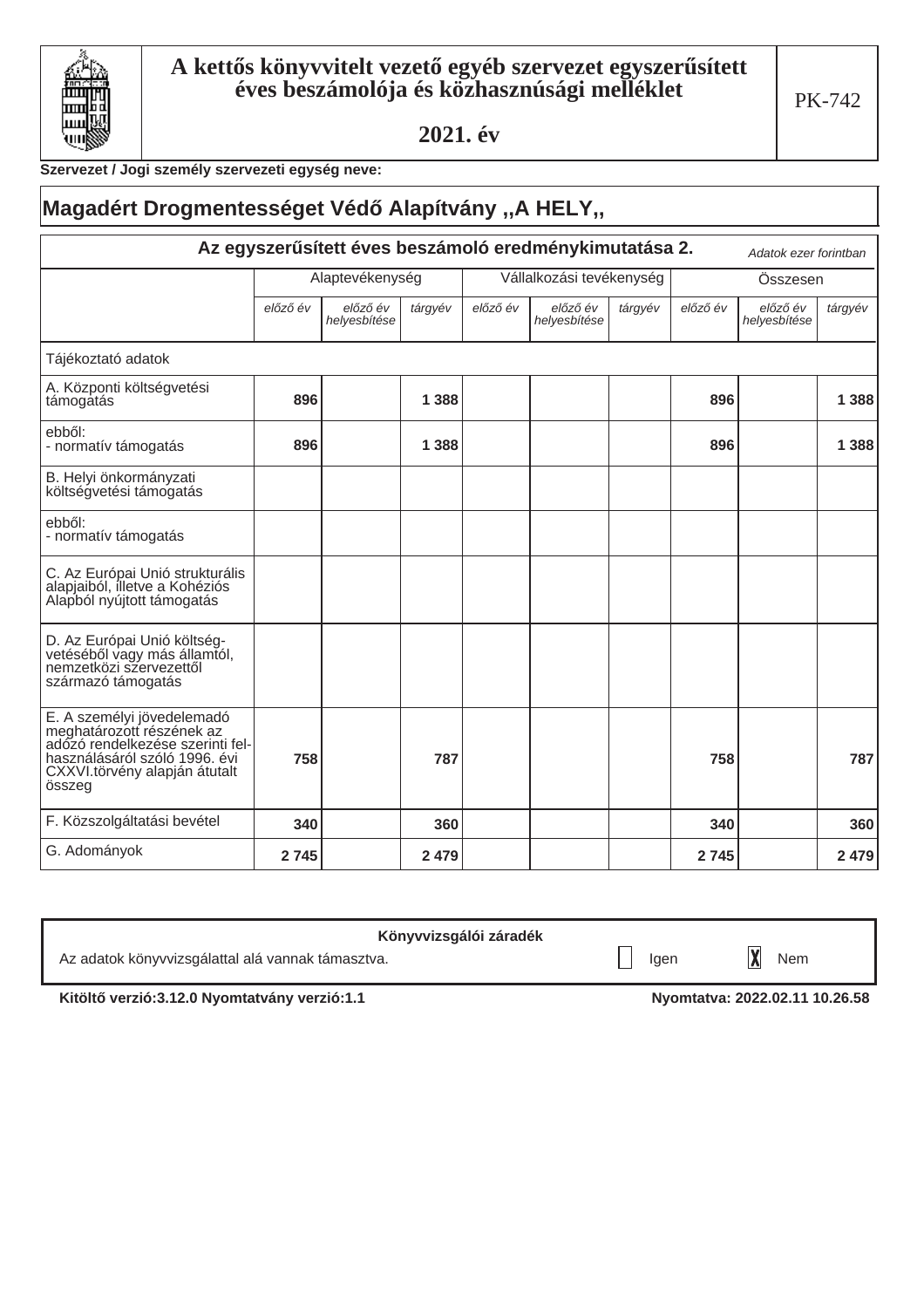

### ${\bf A}$  kettős könyvvitelt vezető egyéb szervezet egyszerűsített éves beszámolója és közhasznúsági melléklet

2021. év

| 1. Szervezet / Jogi személy szervezeti egység azonosító adatai                                                                                 |                               |                                         |  |  |
|------------------------------------------------------------------------------------------------------------------------------------------------|-------------------------------|-----------------------------------------|--|--|
| 1.1 Szervezet                                                                                                                                  |                               |                                         |  |  |
|                                                                                                                                                |                               |                                         |  |  |
| Magadért Drogmentességet Védő Alapítvány "A HELY"                                                                                              |                               |                                         |  |  |
| 1.2 Székhely                                                                                                                                   |                               |                                         |  |  |
| Irányítószám:<br>Település:<br> 1 0 6 7<br><b>Budapest</b>                                                                                     |                               |                                         |  |  |
| Közterület neve: Eötvös                                                                                                                        | Közterület jellege:           | utca                                    |  |  |
| Lépcsőház:<br>Házszám:<br>Emelet:                                                                                                              | Ajtó:                         |                                         |  |  |
| 19                                                                                                                                             |                               |                                         |  |  |
| 1.1 Jogi személy szervezeti egység                                                                                                             |                               |                                         |  |  |
|                                                                                                                                                |                               |                                         |  |  |
| 1.2 Székhely                                                                                                                                   |                               |                                         |  |  |
| Irányítószám:<br>Település:                                                                                                                    |                               |                                         |  |  |
| Közterület neve:                                                                                                                               | Közterület jellege:           |                                         |  |  |
| Lépcsőház:<br>Házszám:<br>Emelet:                                                                                                              | Ajtó:                         |                                         |  |  |
| 1.3 Ügyszám:                                                                                                                                   | $ 1 2 0 0 $ / P k - 6 0 9 8 9 | 9 9 8<br>1                              |  |  |
| 1.4 Nyilvántartási szám:                                                                                                                       | 0                             | 3<br>$\overline{2}$<br>5<br>0<br>0<br>0 |  |  |
| 1.5 Szervezet / Jogi személy szervezeti egység adószáma:                                                                                       |                               |                                         |  |  |
| 1.6 Szervezet / Jogi személy szervezeti egység                                                                                                 | 1 8 1 6 4 4 3 3               | 1<br> 4  2                              |  |  |
| Rendi Mária<br>képviselőjének neve:                                                                                                            |                               |                                         |  |  |
|                                                                                                                                                |                               |                                         |  |  |
| 2. Tárgyévben végzett alapcél szerinti és közhasznú tevékenységek bemutatása                                                                   |                               |                                         |  |  |
|                                                                                                                                                |                               |                                         |  |  |
|                                                                                                                                                |                               |                                         |  |  |
|                                                                                                                                                |                               |                                         |  |  |
|                                                                                                                                                |                               |                                         |  |  |
|                                                                                                                                                |                               |                                         |  |  |
|                                                                                                                                                |                               |                                         |  |  |
| 3. Közhasznú tevékenységek bemutatása (tevékenységenként)                                                                                      |                               |                                         |  |  |
| 3.1 Közhasznú tevékenység megnevezése:                                                                                                         |                               |                                         |  |  |
| Egészségmegőrzés,relapszus prevenció,önsegítő csop                                                                                             |                               |                                         |  |  |
| 3.2 Közhasznú tevékenységhez kapcsolódó közfeladat, jogszabályhely:                                                                            |                               | Ptk,Civil tv.,Egyesülési jog            |  |  |
| 2013, évi V.törvény, 2011. évi CLXXV törvény                                                                                                   |                               |                                         |  |  |
| 3.3 Közhasznú tevékenység célcsoportja: Szenvedélybetegek,függők,családtagok, hozzátartozók                                                    |                               |                                         |  |  |
| 3.4 Közhasznú tevékenységből részesülők létszáma:                                                                                              | 1015                          |                                         |  |  |
| 3.5 Közhasznú tevékenység főbb eredményei:                                                                                                     |                               |                                         |  |  |
| Függők absztinencia vállalása, személyiség fejlődés és a felépülés támogatása, relapszusmegelőzés.<br>Hozzátartozók segítése krízishelyzetben. |                               |                                         |  |  |
|                                                                                                                                                |                               |                                         |  |  |
|                                                                                                                                                |                               |                                         |  |  |

Kitöltő verzió:3.12.0 Nyomtatvány verzió:1.1 **bizterinden alakultan alakultan kitöltő** verzió:3.12.0 Nyomtatva: 2022.02.11 10.26.58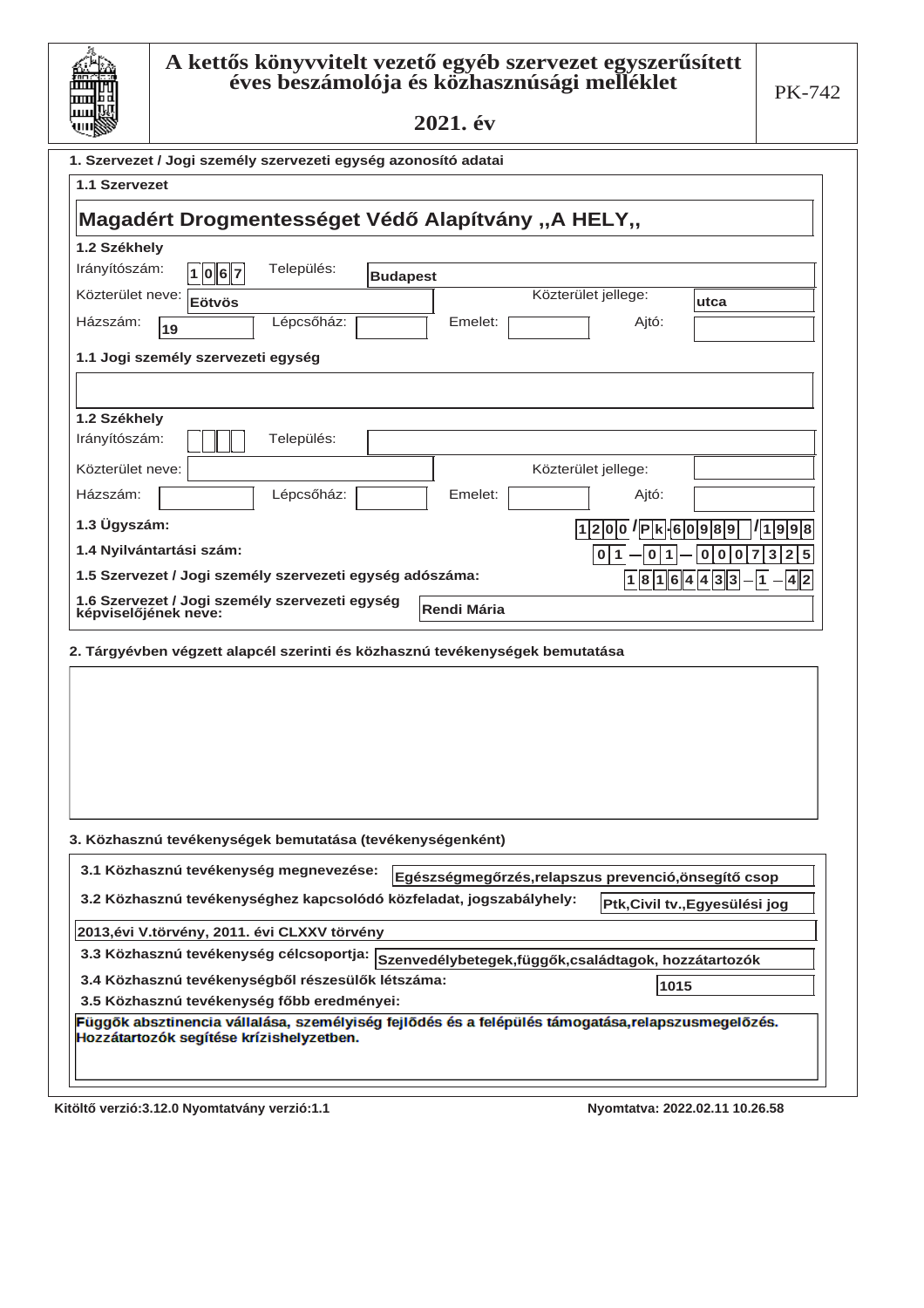

Adatok ezer forintban

Szervezet / Jogi személy szervezeti egység neve:

## **Magadért Drogmentességet Védő Alapítvány "A HELY"**

### **5. Cél szerinti jutattások kimutatása**

| 5.1 | Cél szerinti juttatás megnevezése                    | Előző év | Tárgyév  |
|-----|------------------------------------------------------|----------|----------|
|     |                                                      |          |          |
| 5.2 | Cél szerinti juttatás megnevezése                    | Előző év | Tárgy év |
|     |                                                      |          |          |
| 5.3 | Cél szerinti jutattás megnevezése                    | Előző év | Tárgy év |
|     |                                                      |          |          |
|     | Cél szerinti juttatások kimutatása<br>(összesen)     |          |          |
|     | Cél szerinti juttatások kimutatása<br>(mindösszesen) |          |          |

#### 6. Vezető tisztségviselőknek nyújtott juttatás

| 6.1 | Tisztség                                                         | $El$ őző év $(1)$ | Tárgyév (2)  |
|-----|------------------------------------------------------------------|-------------------|--------------|
|     |                                                                  |                   |              |
| 6.2 | Tisztség                                                         | $El$ őző év $(1)$ | Tárgy év (2) |
|     |                                                                  |                   |              |
| Α.  | Vezető tisztségviselőknek nyújtott<br>  juttatás (mindösszesen): |                   |              |
|     |                                                                  |                   |              |

Kitöltő verzió:3.12.0 Nyomtatvány verzió:1.1 **bizterinden alapítat alamazzat alapítat alamazzat alapítat alapítat a**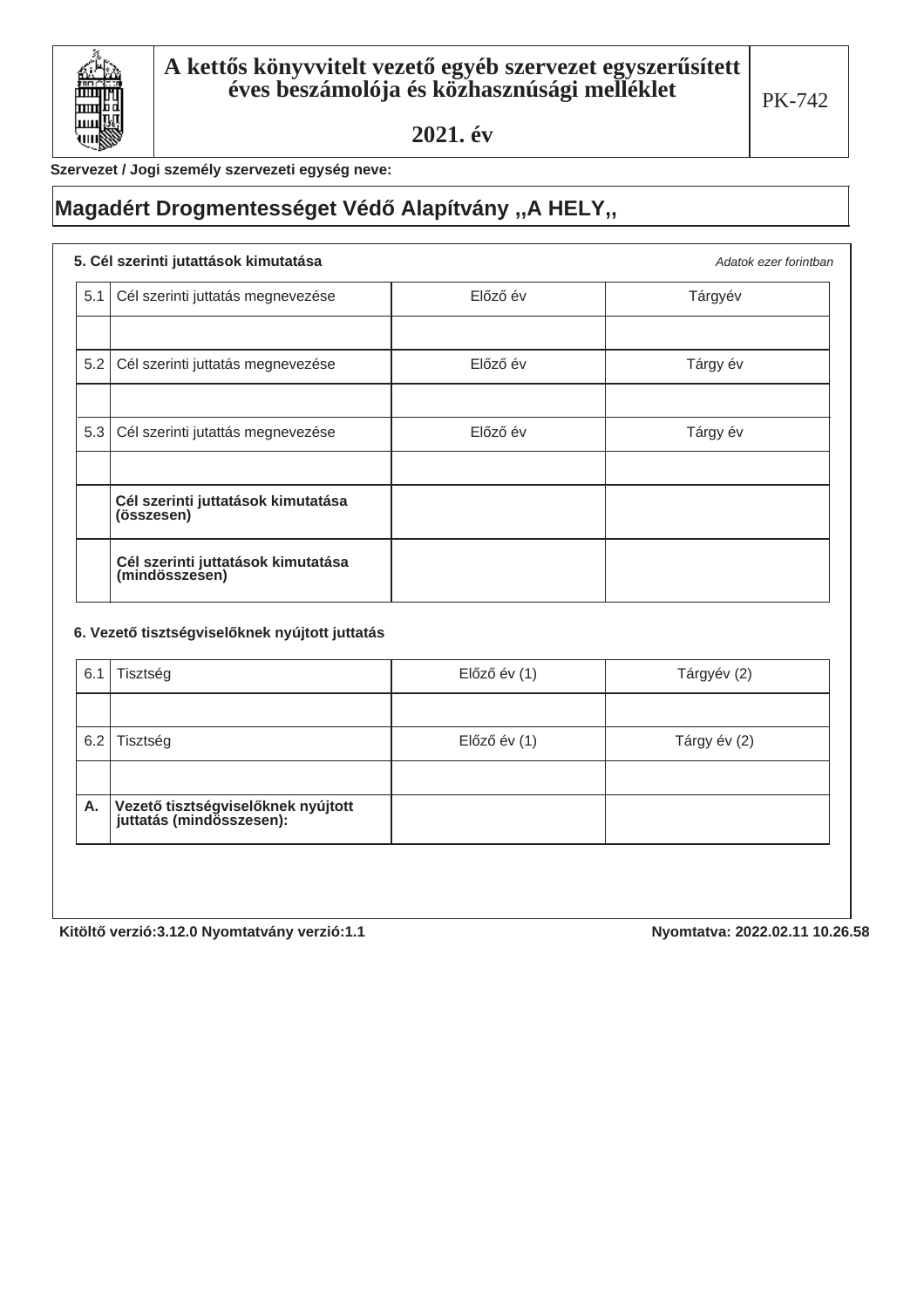

Szervezet / Jogi személy szervezeti egység neve:

# **Magadért Drogmentességet Védő Alapítvány "A HELY"**

| Alapadatok                                                                                                                                                                                   | $El$ őző év $(1)$       | Tárgyév (2)             |
|----------------------------------------------------------------------------------------------------------------------------------------------------------------------------------------------|-------------------------|-------------------------|
| <b>B.</b> Éves összes bevétel                                                                                                                                                                | 6746                    | 8 2 1 6                 |
| ebből:                                                                                                                                                                                       |                         |                         |
| C. A személyi jövedelemadó meghatározott részének az<br>adózó rendelkezése szerinti felhasználásáról szóló<br>1996. évi CXXVI. törvény alapján átutalt összeg                                | 758                     | 787                     |
| D. Közszolgáltatási bevétel                                                                                                                                                                  | 340                     | 360                     |
| E. Normatív támogatás                                                                                                                                                                        | 896                     | 1 388                   |
| F. Az Európai Unió strukturális alapjaiból, illetve<br>a Kohéziós Alapból nyújtott támogatás                                                                                                 |                         |                         |
| G. Korrigált bevétel [B-(C+D+E+F)]                                                                                                                                                           | 4752                    | 5681                    |
| H. Összes ráfordítás (kiadás)                                                                                                                                                                | 5848                    | 6999                    |
| I. Ebből személyi jellegű ráfordítás                                                                                                                                                         | 1 153                   | 1682                    |
| J. Közhasznú tevékenység ráfordításai                                                                                                                                                        | 4 3 1 1                 | 4540                    |
| K. Adózott eredmény                                                                                                                                                                          | 898                     | 1 2 1 7                 |
| L. A szervezet munkájában közreműködő közérdekű önkéntes<br>tevékenységet végző személyek száma<br>(a közérdekű önkéntes tevékenységről szóló<br>2005. évi LXXXVIII. törvénynek megfelelően) |                         |                         |
| Erőforrás ellátottság mutatói                                                                                                                                                                | Mutató teljesítése      |                         |
|                                                                                                                                                                                              | Igen                    | <b>Nem</b>              |
| Ectv. 32. § (4) a) $[(B1+B2)/2 > 1.000.000, -Ft]$                                                                                                                                            | $\vert\mathsf{X}\vert$  |                         |
| Ectv. 32. § (4) b) [K1+K2>=0]                                                                                                                                                                | $\overline{\mathbf{X}}$ |                         |
| Ectv. 32. § (4) c) [(11+12-A1-A2)/(H1+H2)>=0,25]                                                                                                                                             |                         | $\overline{\mathsf{x}}$ |
| Társadalmi támogatottság mutatói                                                                                                                                                             | Mutató teljesítése      |                         |
| Ectv. 32. § (5) a) $[(C1+C2)/(G1+G2)$ >=0,02]                                                                                                                                                | $\overline{\mathbf{X}}$ |                         |
| Ectv. 32. § (5) b) [(J1+J2)/(H1+H2)>=0,5]                                                                                                                                                    | $\mathbf{\overline{X}}$ |                         |
| Ectv. 32. § (5) c) [(L1+L2)/2>= 10 fő]                                                                                                                                                       |                         | $\mathbf{\overline{X}}$ |

Kitöltő verzió: 3.12.0 Nyomtatvány verzió: 1.1